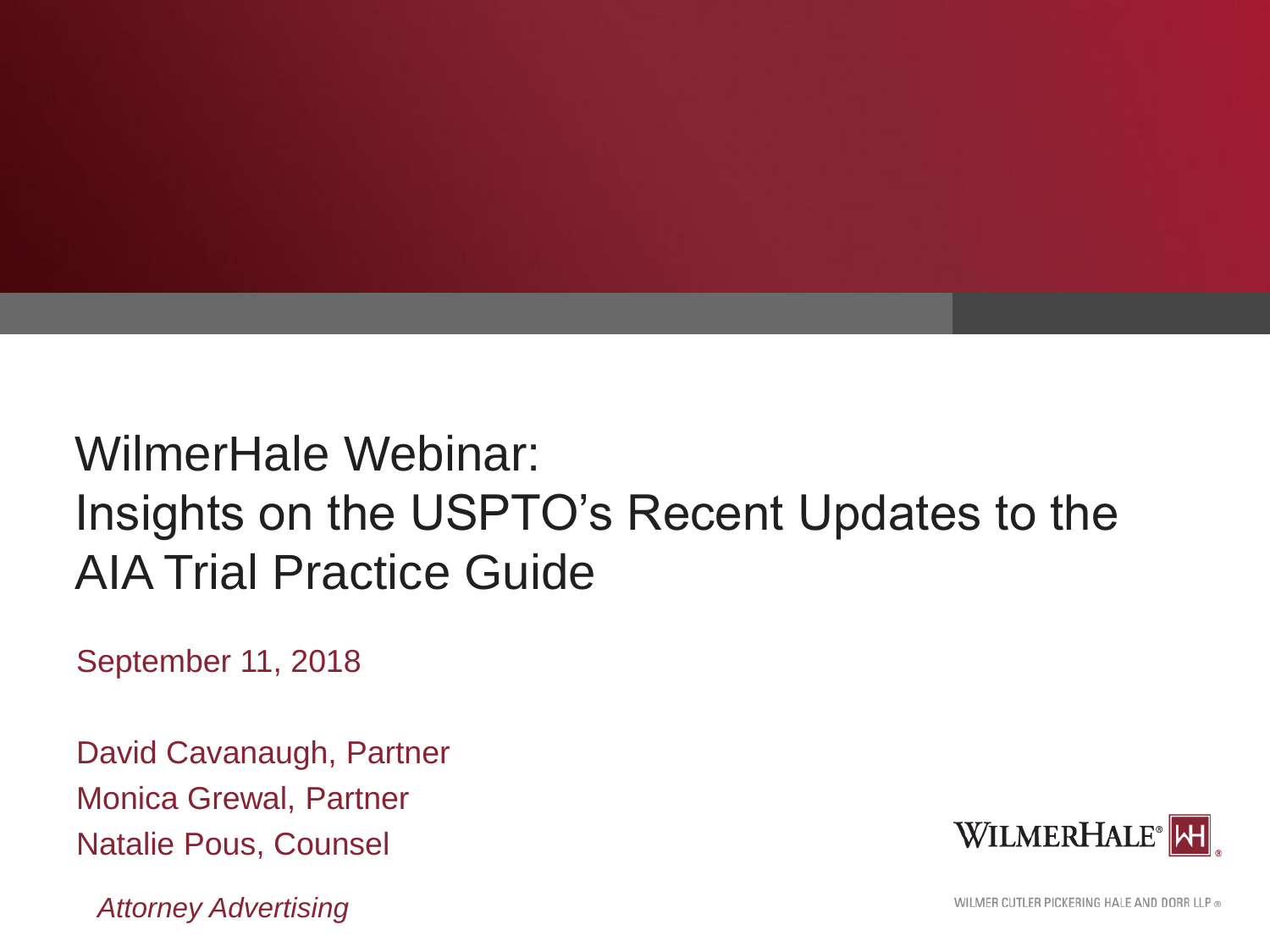



David Cavanaugh Partner



Monica Grewal Partner



Natalie Pous Counsel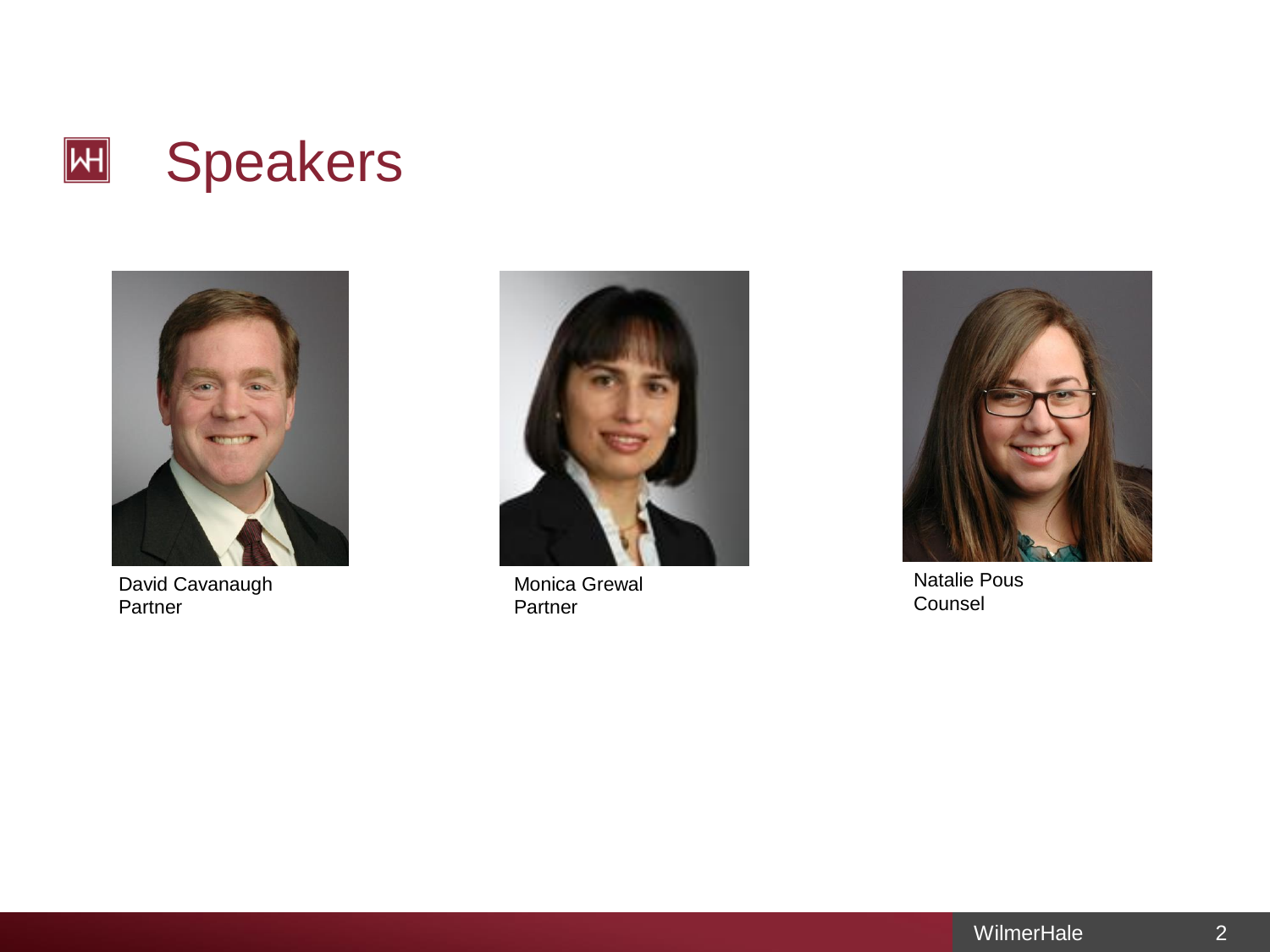### Webinar Guidelines  $\left\Vert \mathsf{H}\right\Vert$

- Participants are in listen-only mode
- Submit questions via the Q&A box on the bottom right panel
- Questions will be answered as time permits
- Offering 1.0 CLE credit in California and New York\*
- WebEx customer support: +1 888 447 1119, press 2

*\*WilmerHale has been accredited by the New York State and California State Continuing Legal Education Boards as a provider of continuing legal education. This program is being planned with the intention to offer CLE credit in California and non-transitional CLE credit in New York. This program, therefore, is being planned with the intention to offer CLE credit for experienced New York attorneys only. Attendees of this program may be able to claim England & Wales CPD for this program. WilmerHale is not an accredited provider of Virginia CLE, but we will apply for Virginia CLE credit if requested. The type and amount of credit awarded will be determined solely by the Virginia CLE Board. Attendees requesting CLE credit must attend the entire program.*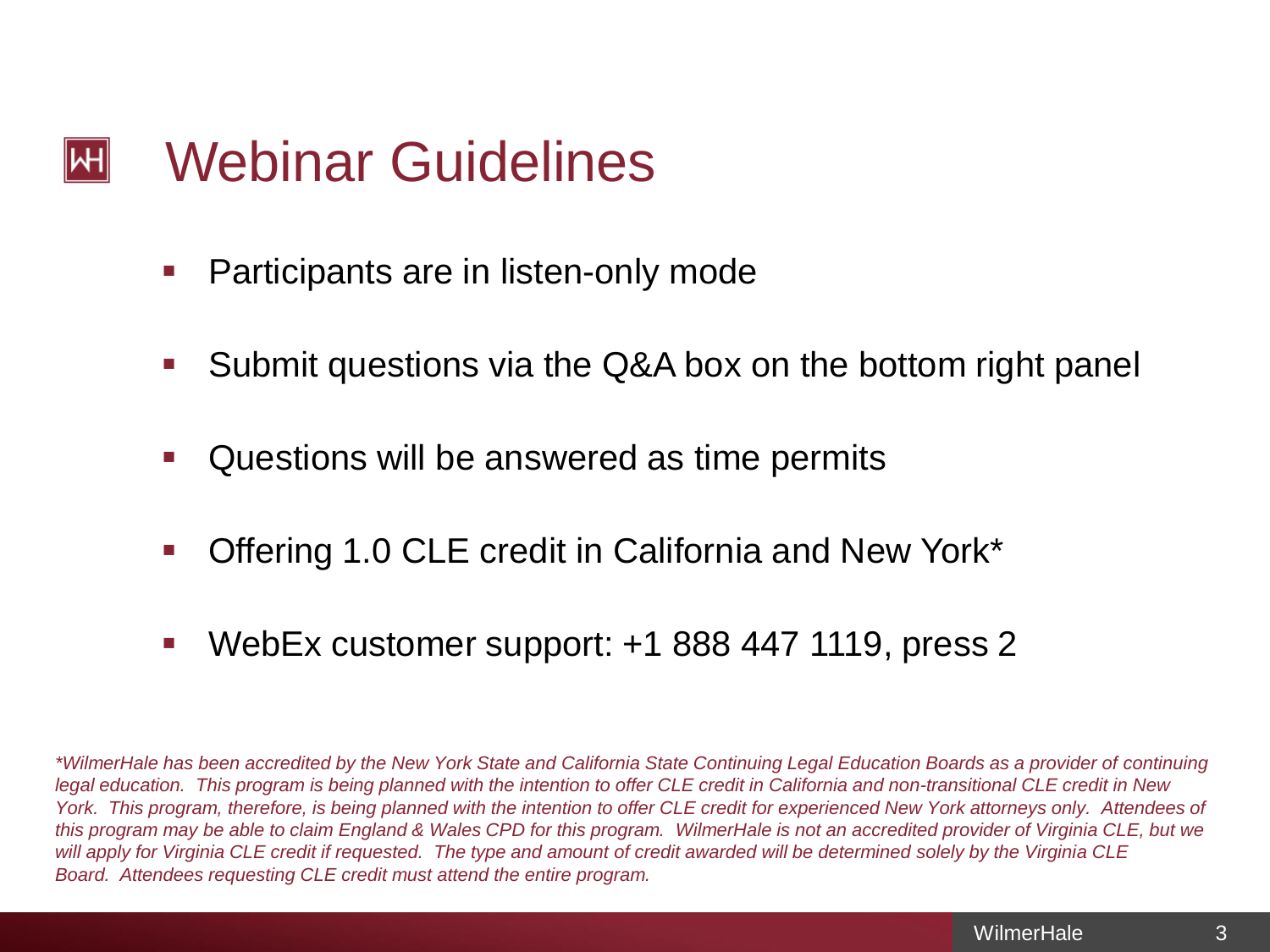### $|\mathsf{H}|$ Agenda

- **The PTAB's recent update to the Trial Practice Guide**
- **Use of Expert Testimony and Word Counts and Page Limits**
- Considerations in Instituting a Review
- **Replies and Sur-Replies**
- **. Motions to Exclude; Motions to Strike**
- **Oral Hearing**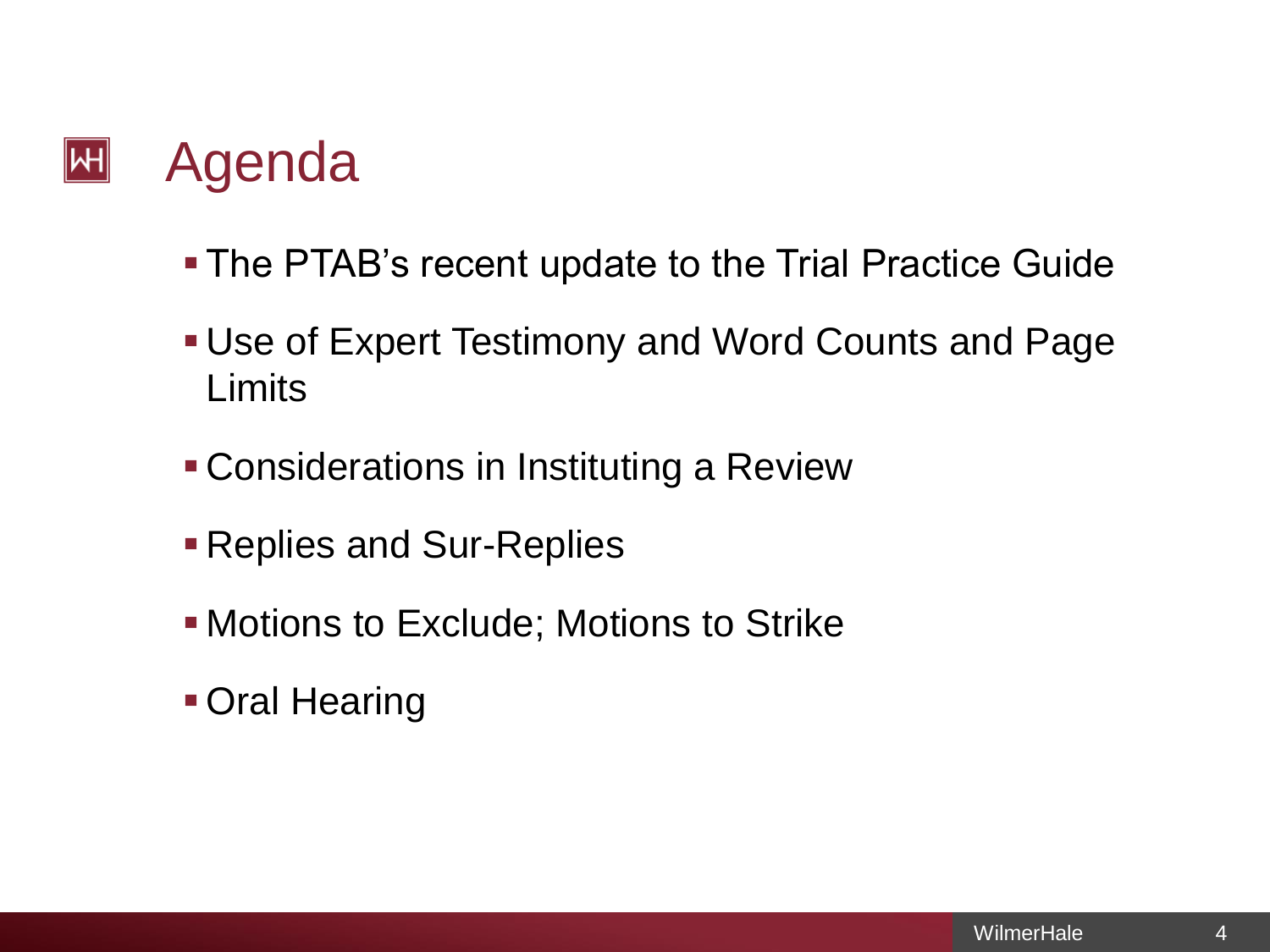#### $\mathsf{|\mathsf{H}|}$ The PTAB's recent update to the Trial Practice Guide

- PTAB first published the AIA Trial Practice Guide (TPG) in 2012
- TPG is intended to encourage consistency of procedures among panels of the Board
- Recent update to the TPG in mid-August is the first substantial update to the TPG since 2012
- PTAB has chosen to provide updates on a section-by-section rolling basis to expedite dissemination of updated information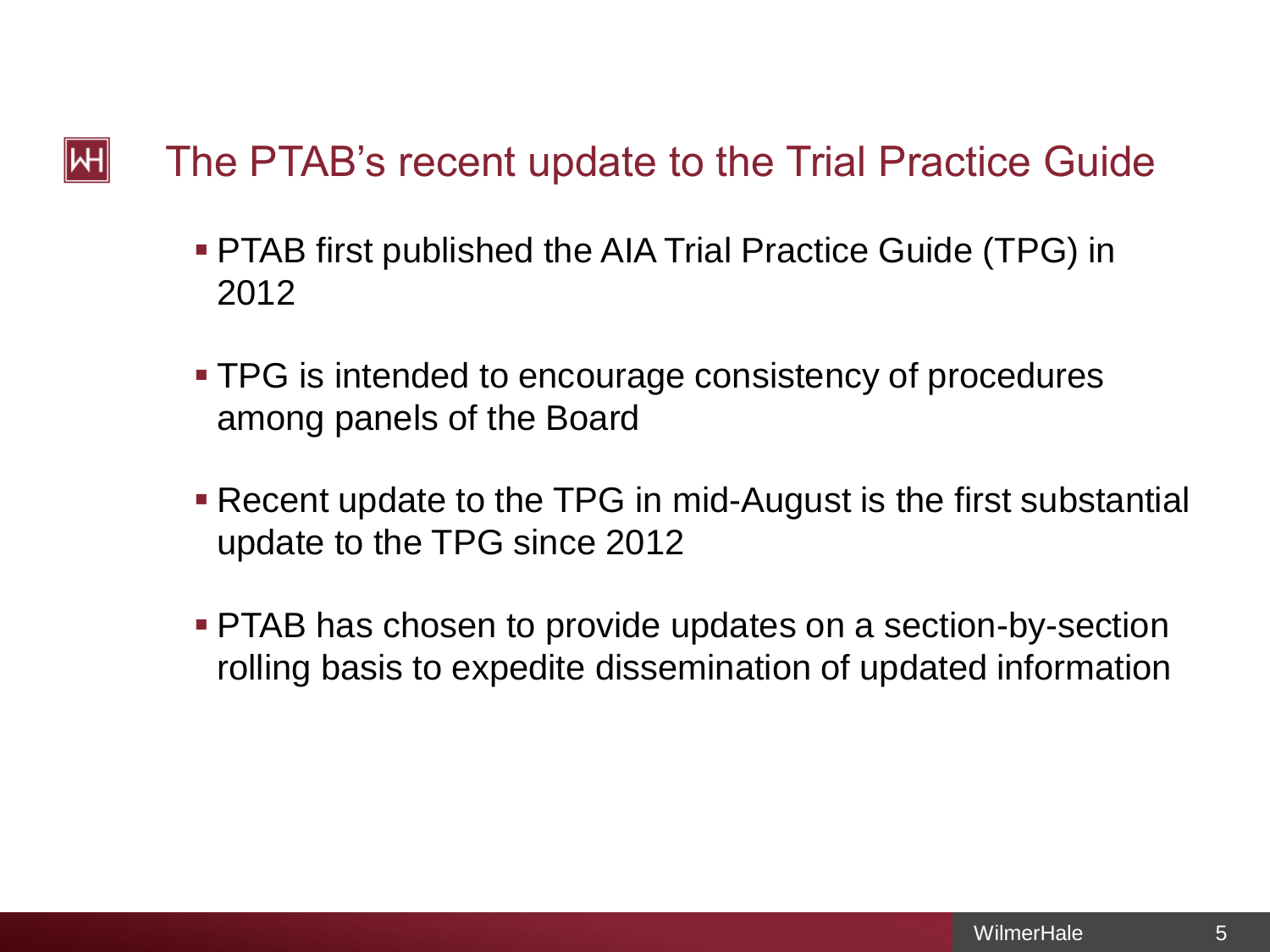#### $\mathsf{|\mathsf{H}|}$ Use of Expert Testimony – Expert Qualifications

- Expert testimony generally permitted where knowledge will help trier of fact understand evidence or fact at issue
- **Expert should be qualified to testify, but there is no requirement** of perfect match between expert experience and relevant field. *SEB S.A. v. Montgomery Ward & Co.*, 594 F.3d 1360, 1373 (Fed. Cir. 2010)
- **Expert does not have to be a person skilled in the art at the time** of invention of the patent at issue
- Expert does not need to have an advanced degree in particular field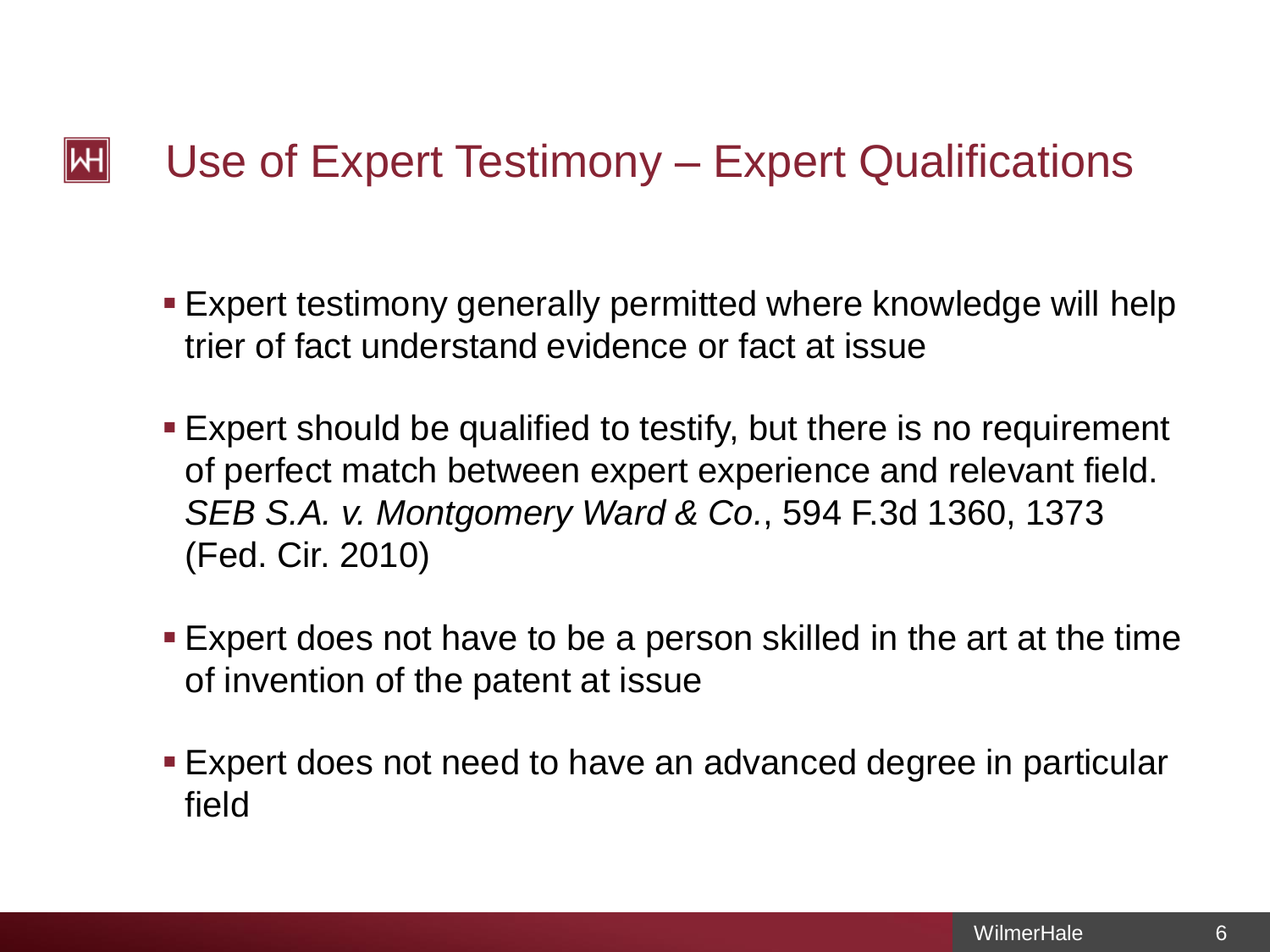## Use of Expert Testimony – Weight of Expert  $|\mathsf{H}|$ **Testimony**

- **The Board has broad discretion to assign weight to be accorded** expert testimony
- **Expert testimony must be based on sufficient facts or data**
- **Expert testimony must be the product of reliable principles and** methods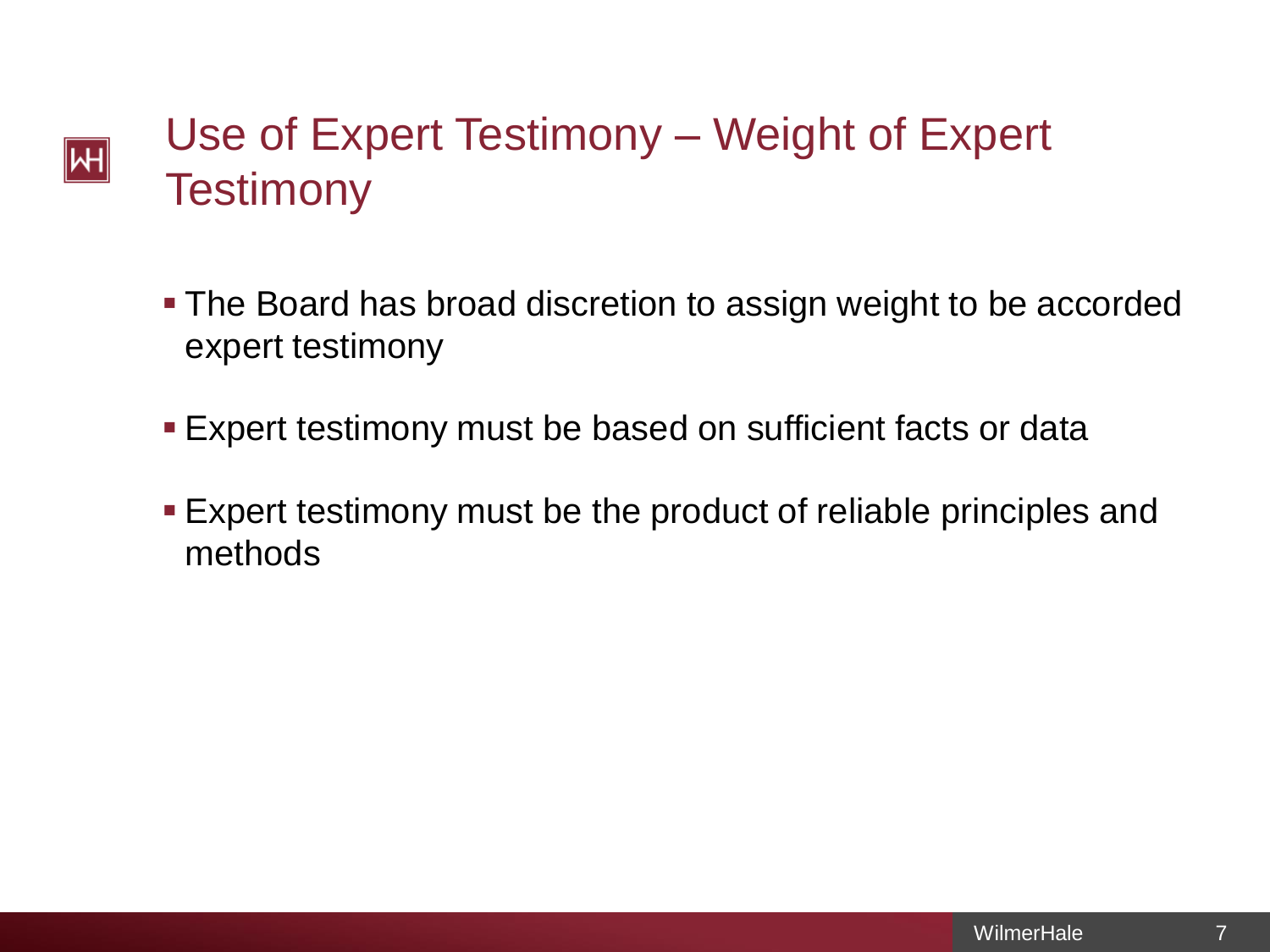# Use of Expert Testimony – Incorporating Expert Testimony into Papers

 $|\!|\mathsf{W}|\!|$ 

- **Rules governing the conduct of AIA trial proceedings were** designed to promote fairness and efficiency
- **Rules prohibit incorporating by reference one reference into** another
- **Parties that incorporate expert testimony by reference in their** petitions, motions or replies without providing explanation of such testimony risk having the testimony not considered by the Board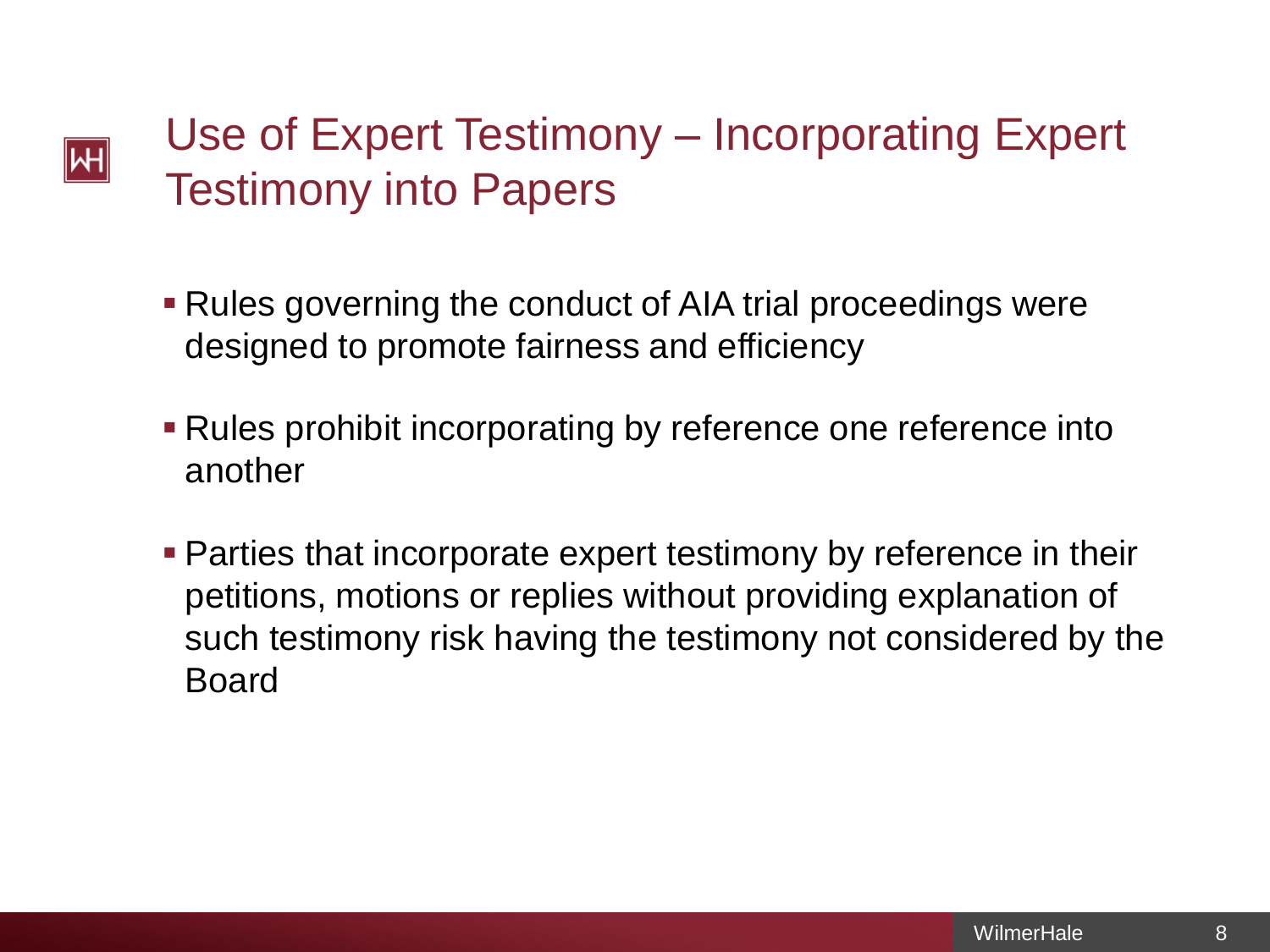#### Word Counts and Page Limits  $\left\Vert \mathsf{H}\right\Vert$

- The Board is familiar with the rules and general legal principles
	- Unless there is a dispute over the applicable law, extended discussions of general patent law principles may not be necessary
- Parties may use routine word count function to certify word count
- **Board generally accepts word count certification** 
	- Parties should promptly raise potential violations of word count that may cause undue prejudice with the Board
	- Parties should take steps to remedy the issues before approaching the Board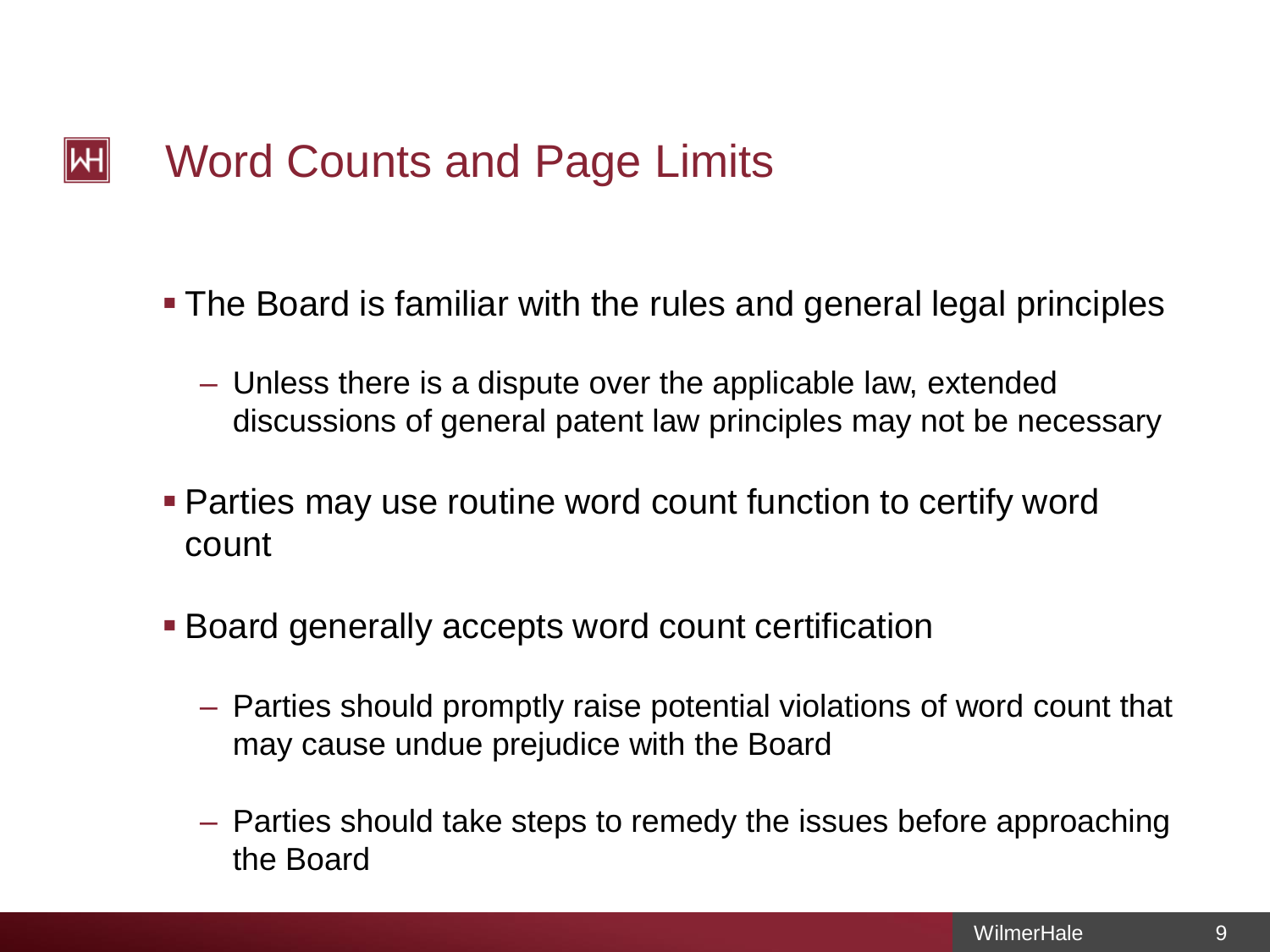## Considerations in Instituting a Review – Board Μ **Discretion**

- **IPR statutes provide the Director (via the Board) with discretion** on whether to institute or deny a petition
- **The Board can consider many factors in determining whether to** institute, including the substance of the challenge as well as impact on efficiency of the Office and fundamental fairness of the process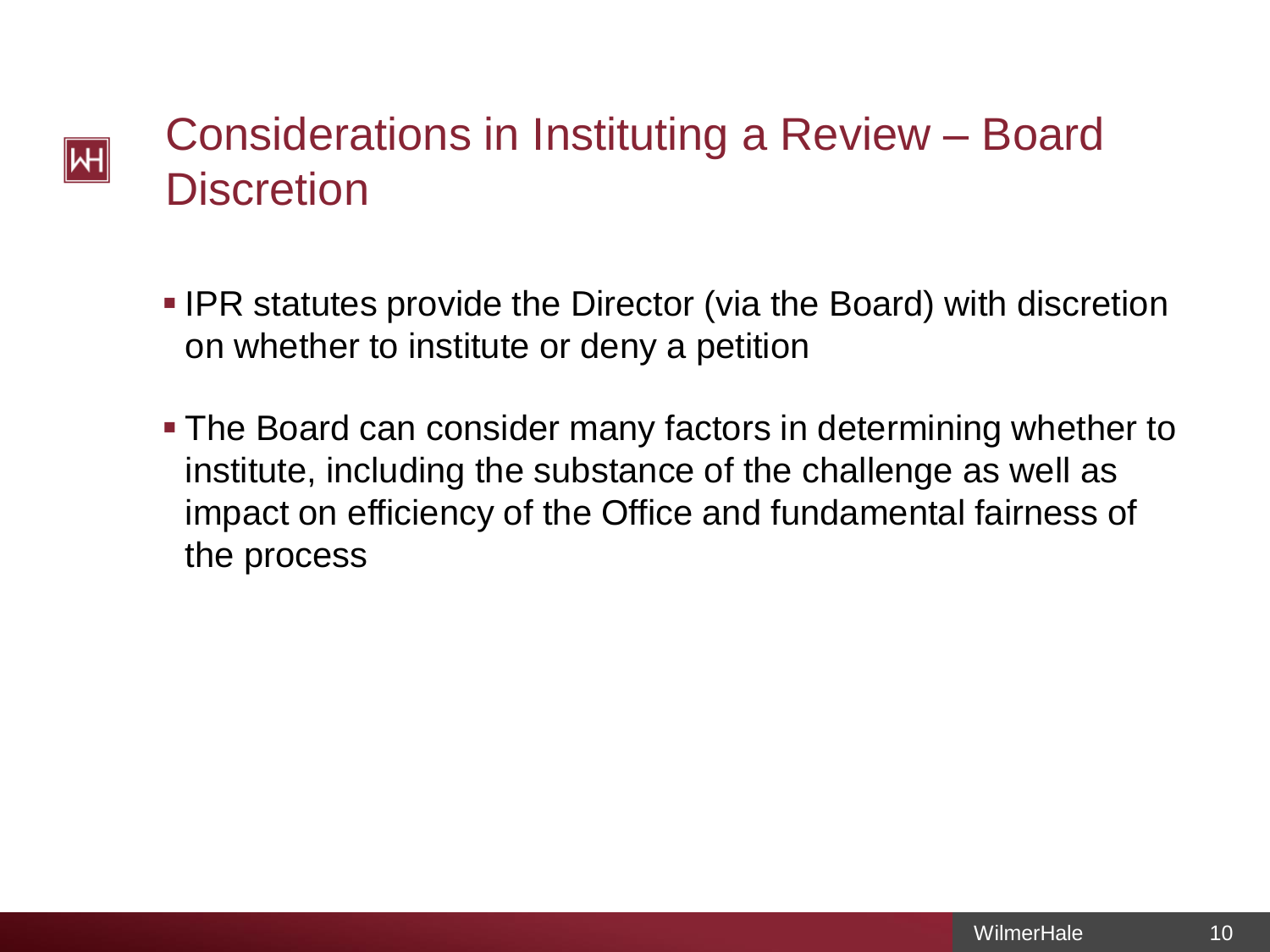## Considerations in Instituting a Review – Board Μ **Discretion**

- *General Plastic* enumerated non-exclusive factors that the Board will consider in determining whether to institute petitions
- Factors may be especially relevant to the Board's institution decision for "follow-on" petitions challenging the same patent as challenged previously in an IPR, PGR or CBM proceeding
- Factors include:
	- Whether same petitioner previously filed a petition on the claims of the same patent
	- Whether petitioner was previously aware of prior art in later petition
	- Stage of the earlier proceeding relative to later filed proceeding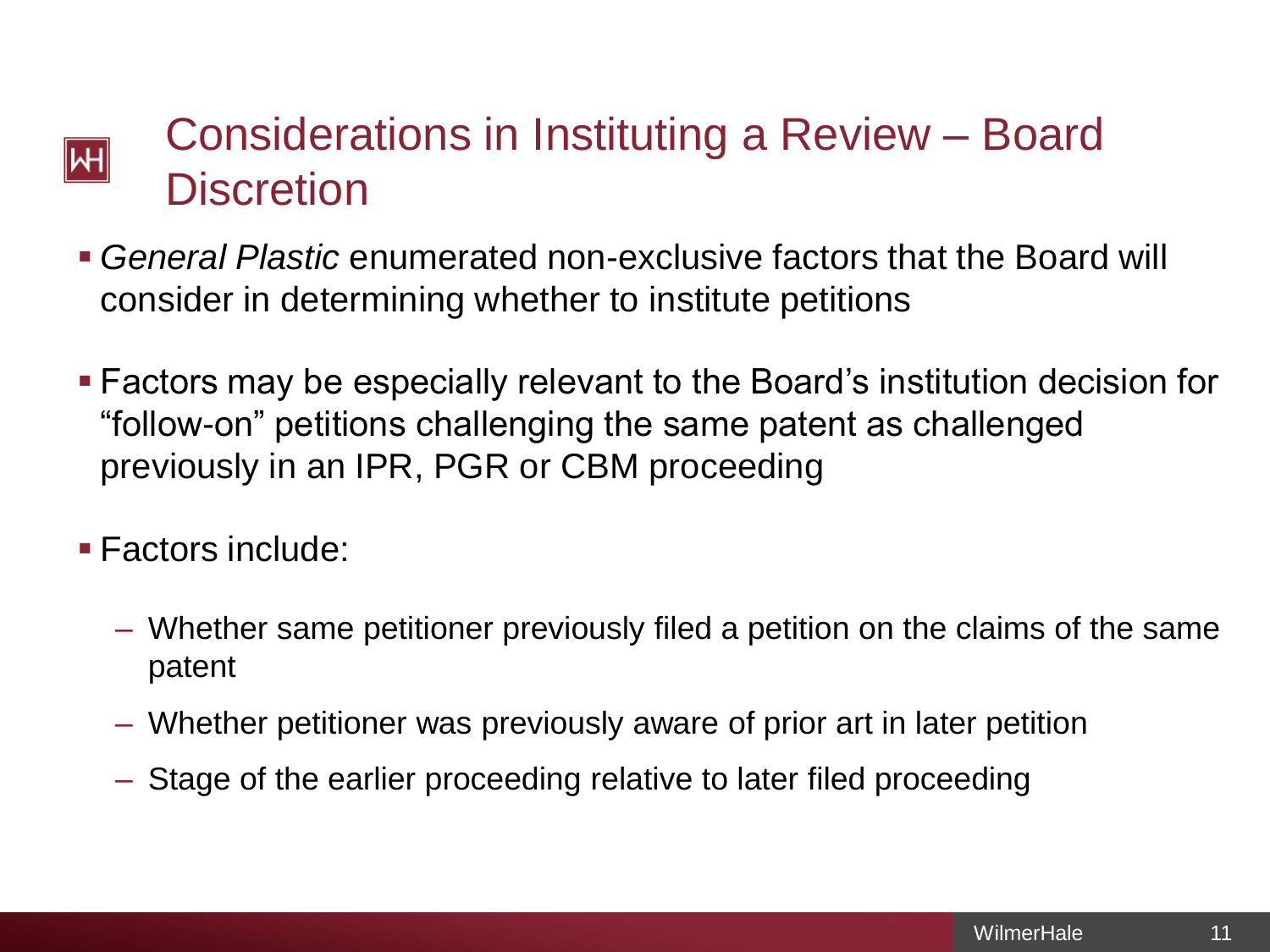## Considerations in Instituting a Review – Board Μ **Discretion**

- **Other reasons the Board may use its discretion to deny** institution:
	- Effect of the petition on the integrity of the patent system, the efficient administration of the Office, and the ability of the Office to timely complete proceedings
	- Events in other proceedings related to the same patent, either at the Office, in district courts, or the ITC

12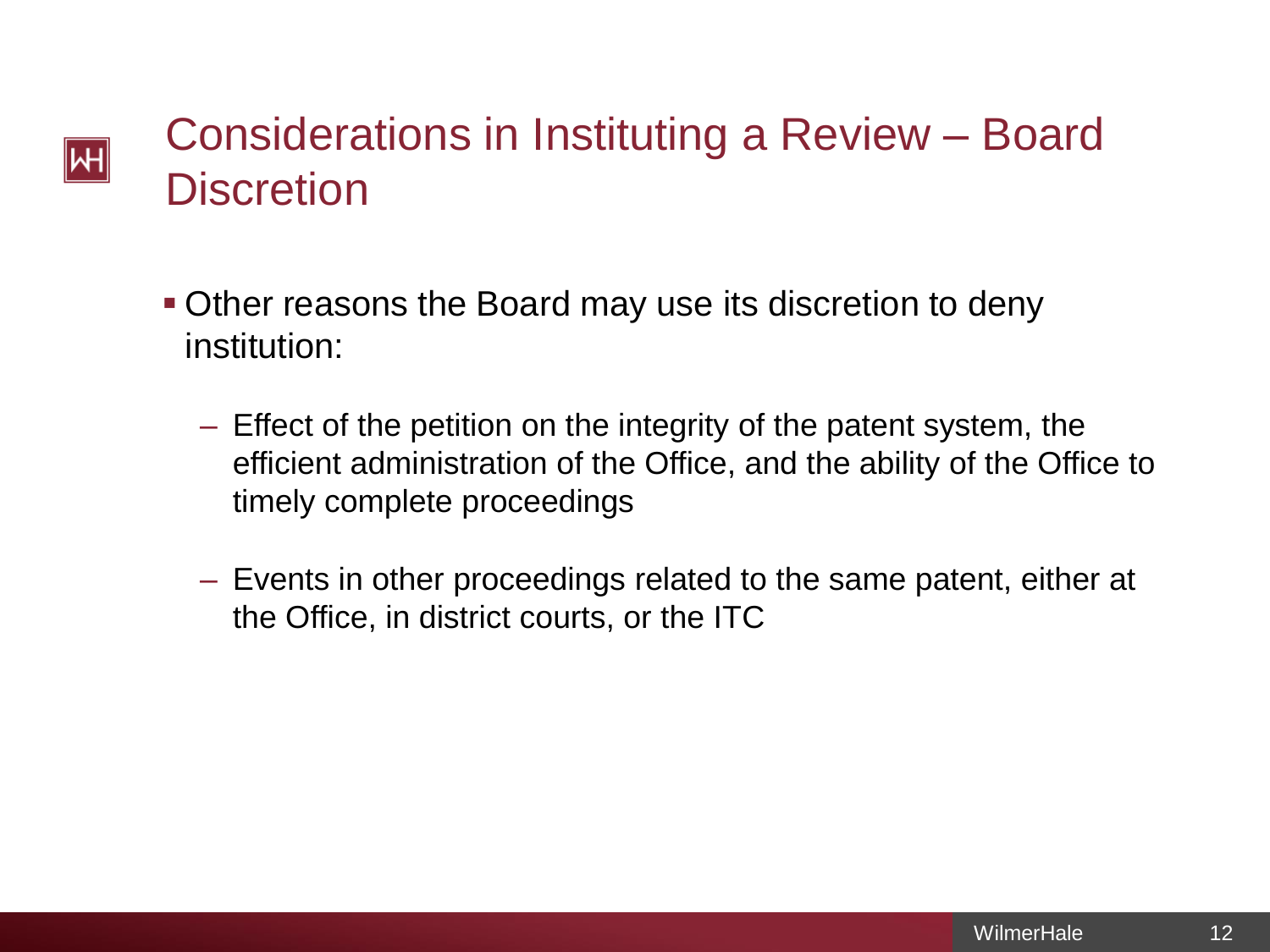# Μ

# Considerations in Instituting a Review – Board **Discretion**

- Section 325(d) provides Board with discretion to deny the petition where the same or substantially the same prior art or arguments previously were presented to the Office
- *Becton Dickinson* enumerated non-exclusive factors for exercising 325(d) including:
	- similarities and material differences or cumulative nature between the asserted art and the prior art in examination
	- overlap between arguments during examination and how petitioner relies on the prior art or a patent owner distinguishes the prior art
	- whether a petitioner sufficiently explained how the Office erred in evaluating the asserted prior art during examination
	- the extent to which additional evidence and facts presented in the petition warrant reconsideration of the prior art or arguments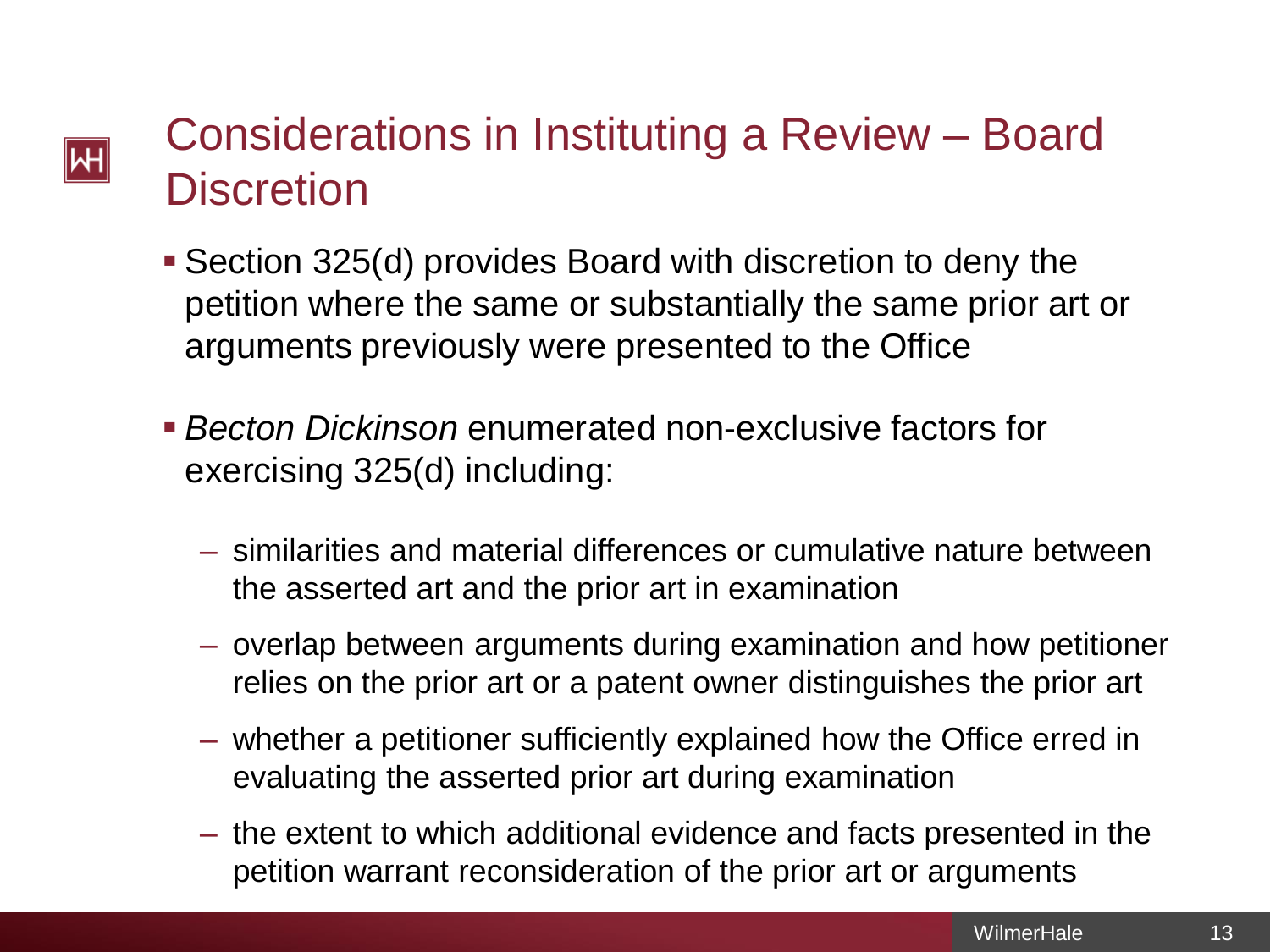#### $\mathsf{|\mathsf{H}|}$ Replies and Sur-Replies

- **. In view of SAS, the Board will allow Petitioner to address** institution decision in its reply brief and allow Patent Owner to do so in sur-reply to Petitioner Reply
- New issues not permitted on reply
	- New theories or arguments necessary to make out petitioner's case-in-chief for the unpatentability of an original or proposed substitute claim. **For example**: a newly raised rationale to combine the prior art references that was not expressed in the petition
	- New evidence (including new expert testimony) that could have been presented in a prior filing. **For example**: newly cited prior art references intended to "gap-fill" by teaching a claim element that was not present in the prior art presented with the petition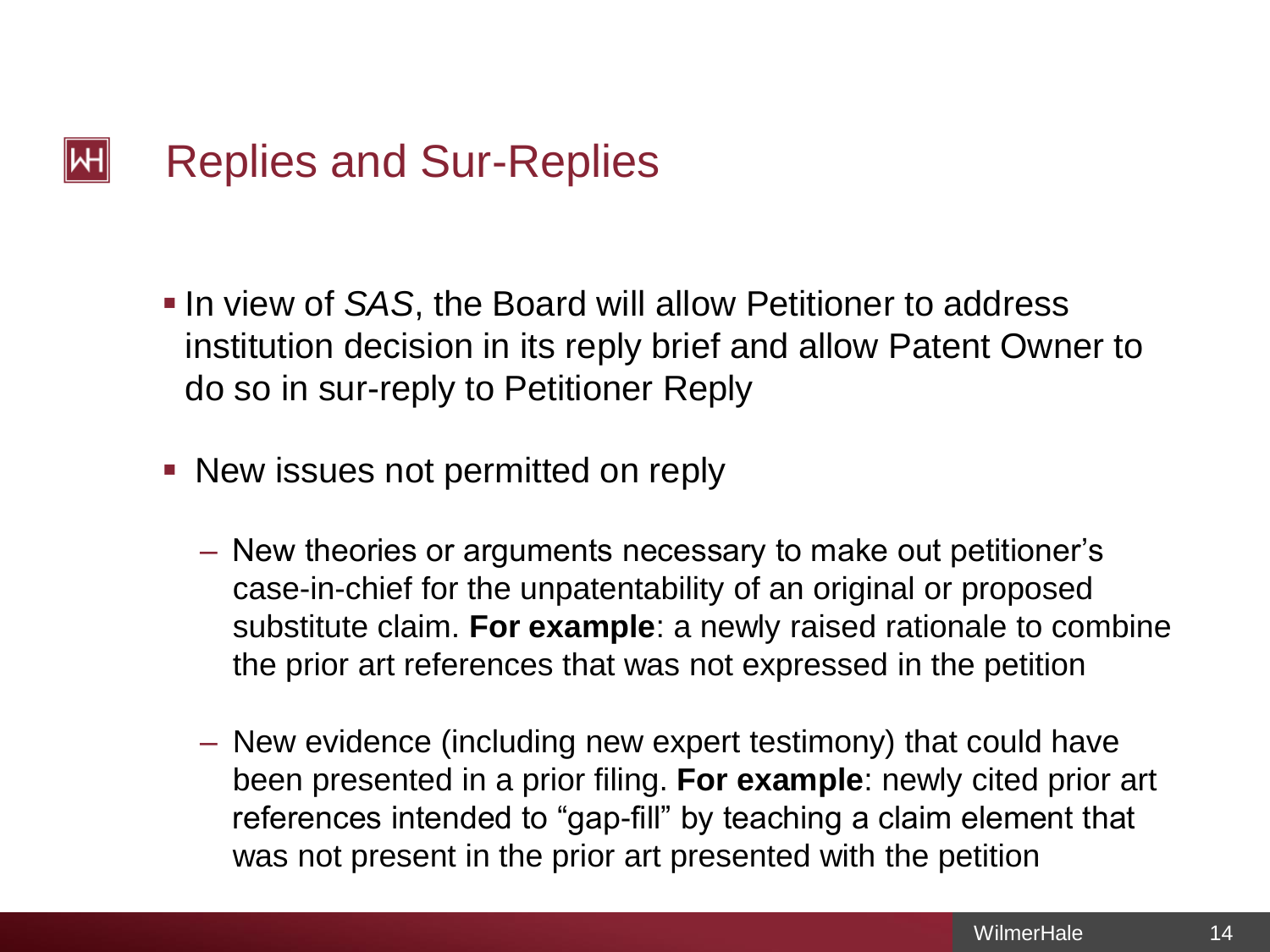#### $\mathsf{|\mathsf{H}|}$ Replies and Sur-Replies

- **E** Sur-replies to motions are not generally permitted, but may be authorized on a case-by-case basis
- Sur-replies to principal briefs normally will be authorized by the scheduling order entered at institution
	- Examples of principle briefs for which sur-replies may be authorized include a reply to a patent owner response or a reply to an opposition to a motion to amend
	- The sur-reply may not be accompanied by new evidence other than deposition transcripts of the cross-examination of any reply witness
- **This sur-reply practice essentially replaces the previous** practice of filing observations on cross-examination testimony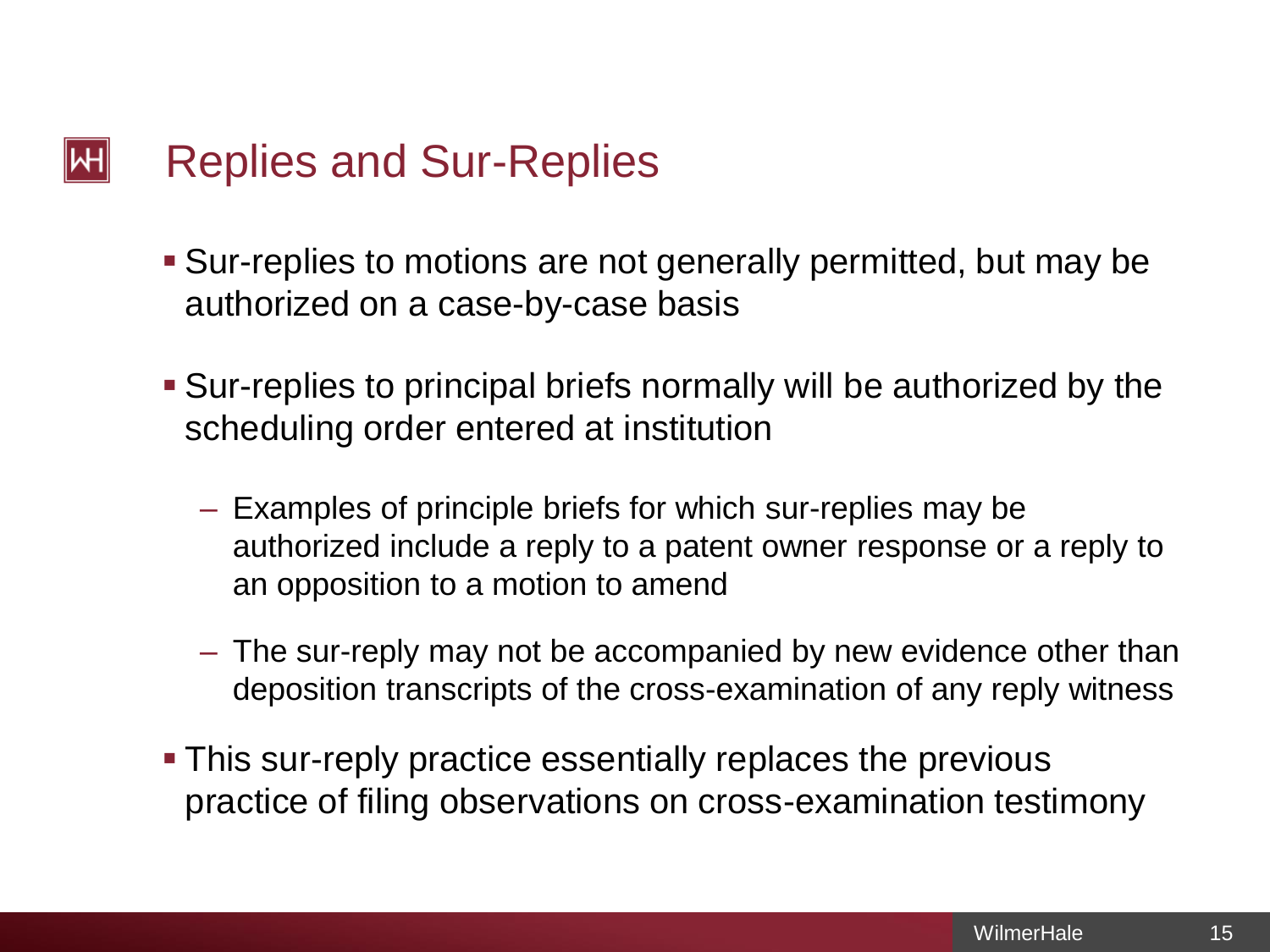#### $\left\Vert \mathsf{H}\right\Vert$ Motions to Exclude; Motions to Strike

- Previously served objections may be preserved only by filing a motion to exclude the evidence
- A motion to exclude may not be used to challenge the sufficiency of the evidence to prove a particular fact
- A motion to exclude is not a vehicle for addressing the weight to be given evidence—arguments regarding weight should appear only in the merits documents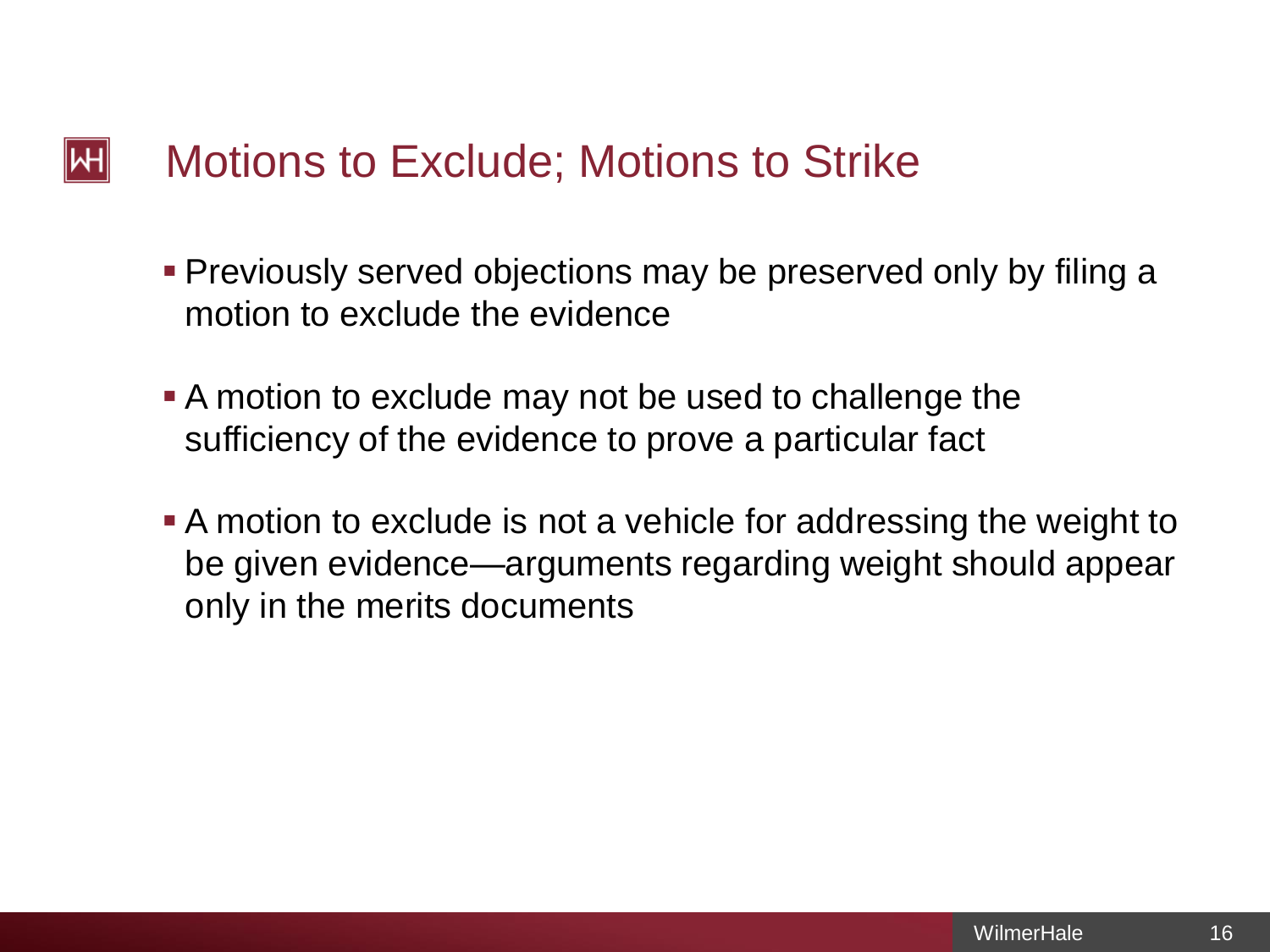#### Motions to Exclude; Motions to Strike  $\mathsf{|\mathsf{H}|}$

- Early resolution of motion to exclude
	- In certain circumstances, evidence may be so central to the parties' dispute that early resolution of the motion to exclude may be warranted
		- o A party may request a pre-hearing conference with the panel to seek early resolution of a motion to exclude on a limited number of objections
		- $\circ$  The Board will preferably rule on such a motion during the prehearing conference (or after the pre-hearing conference but before the oral hearing), but may also defer ruling until the oral hearing or thereafter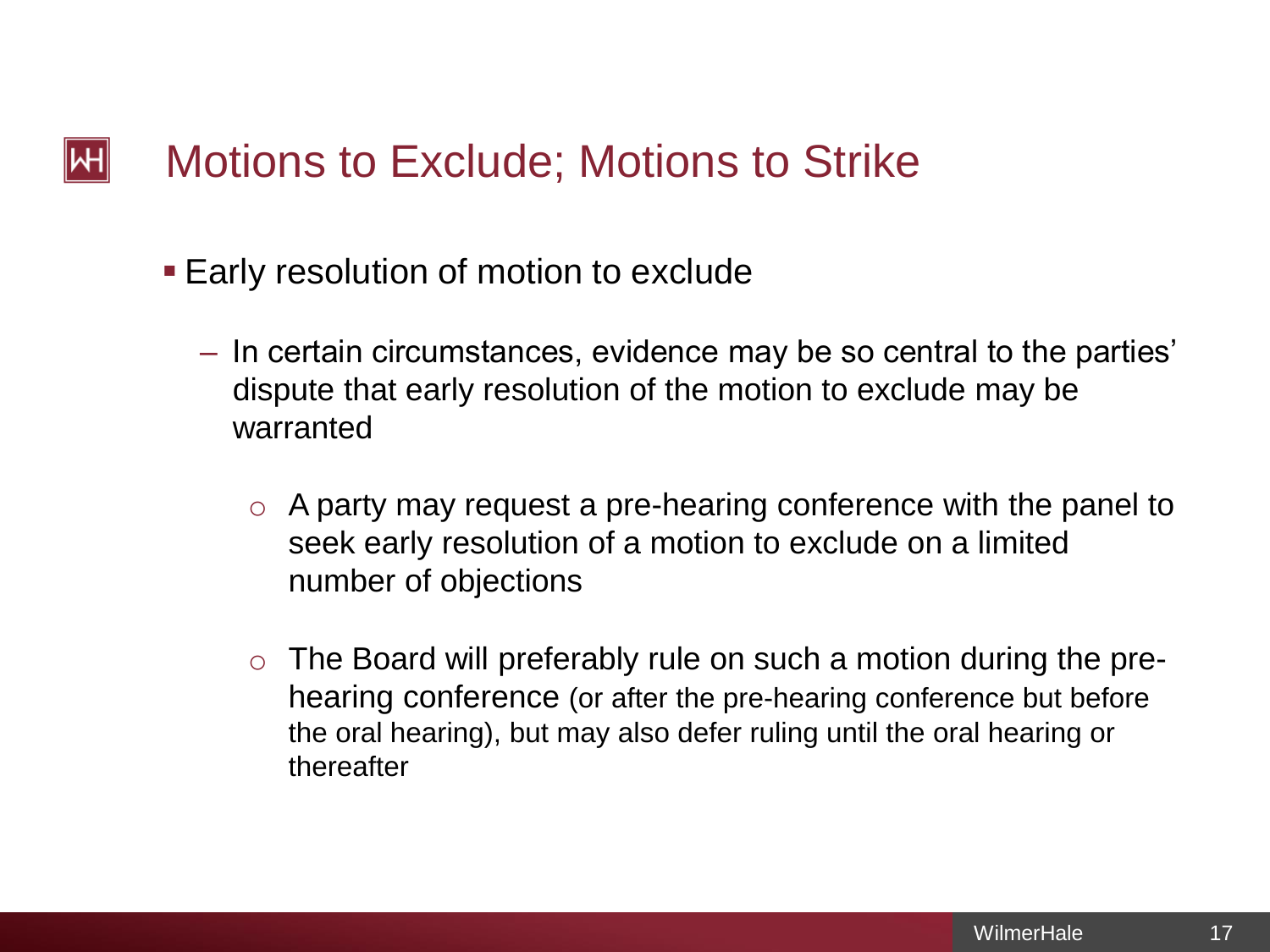#### $|\mathsf{H}|$ Motions to Exclude; Motions to Strike

- **Motion to strike may be appropriate if party believes Board** should disregard arguments or evidence in its entirety
	- For example, where a reply clearly relies on a new theory not included in prior briefing, and where addressing this new theory during oral hearing would prejudice the opposing party
	- In contrast, in situations where a party wishes to address the proper weight the Board should give to the arguments or evidence, further briefing may be more appropriate
- **Early resolution of motion to strike** 
	- Board expects that it will decide a motion to strike as soon as practicable, and preferably before oral hearing, so that the parties need not devote time during the hearing to addressing improper arguments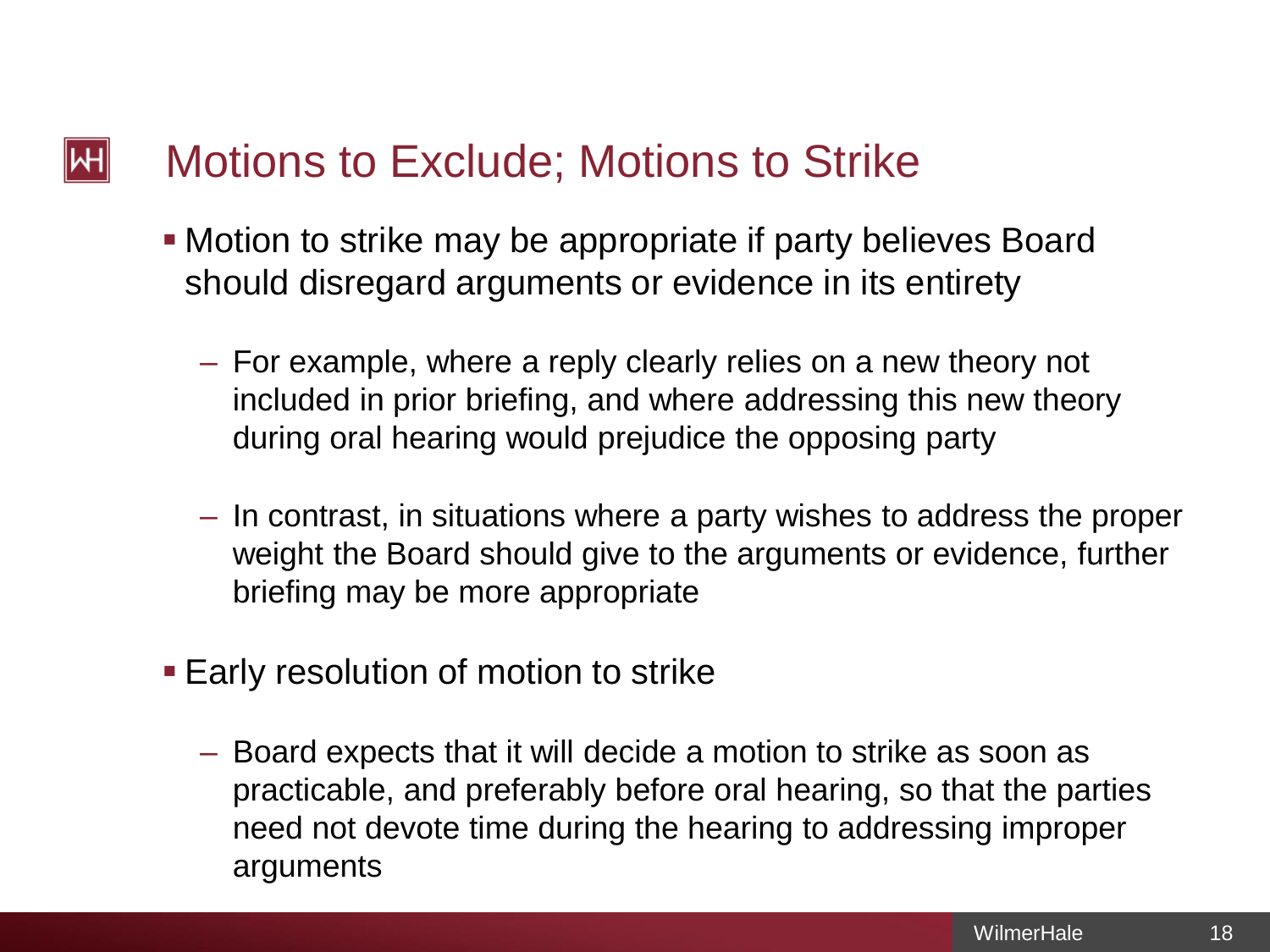#### Oral Hearing – Time Allocation  $\mathsf{|\mathsf{H}|}$

- Time allocation
	- Generally one hour per side for single hearing
	- A party may request more or less time depending on the circumstances
	- Board encourages the parties to confer before filing a request for oral hearing and, if possible, jointly agree on amount of time per side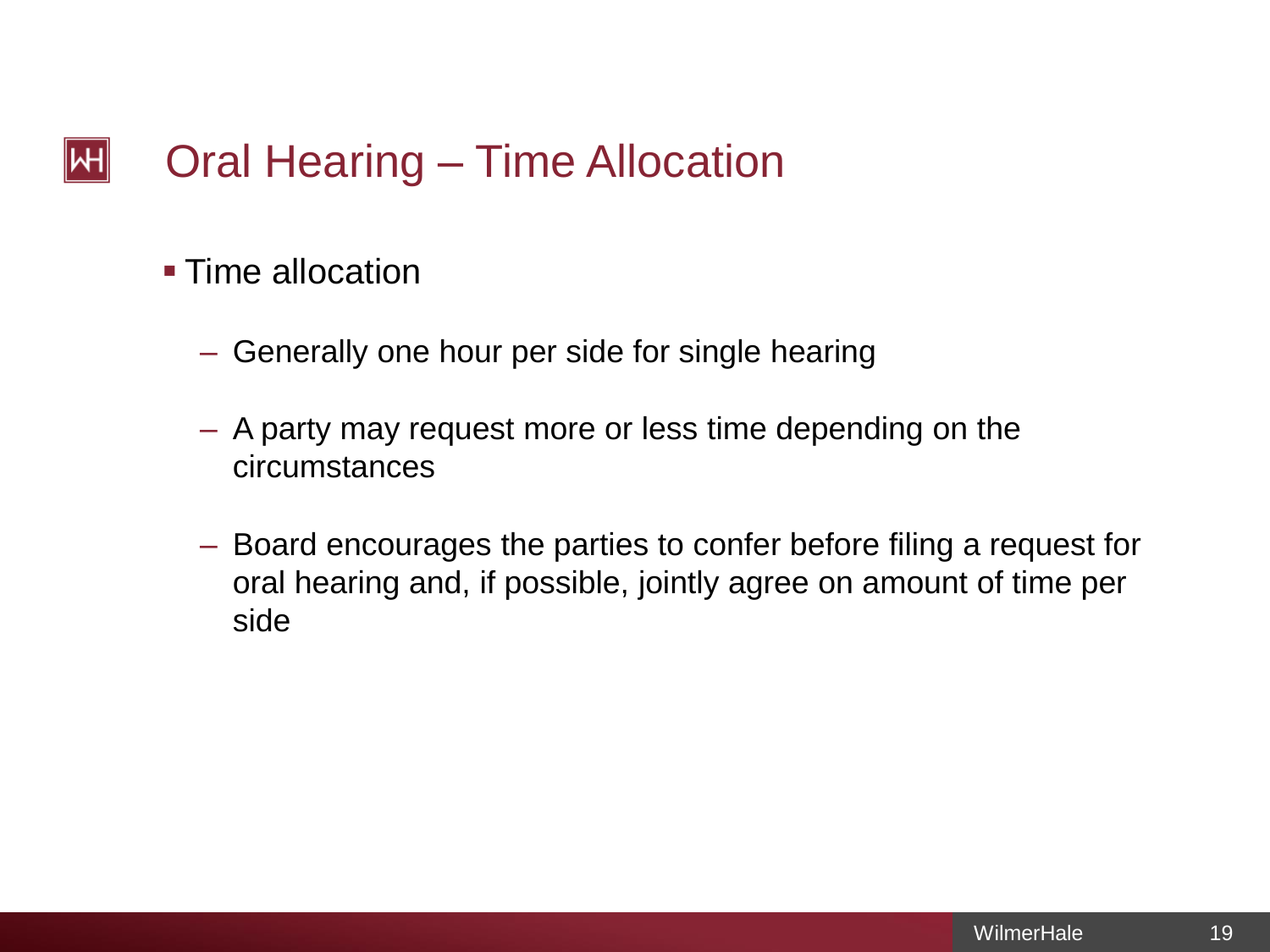#### Oral Hearing – Pre-Hearing Conference Call  $\mathsf{|\mathsf{H}|}$

## ■ Purpose

- To afford the parties opportunity to preview (but not argue) issues to be discussed at the oral hearing
- To seek the Board's guidance as to particular issues that the panel would like addressed by the parties
- To discuss pending motions to strike, admissibility of evidence
- Logistics
	- Will be held at either party's request, no later than three business days before oral hearing
	- Parties should confer and, where possible jointly request with agreed set of issues for discussion
	- Deadline for request will be in scheduling order, generally aligning with due date "6" (reply to opposition to motion to exclude)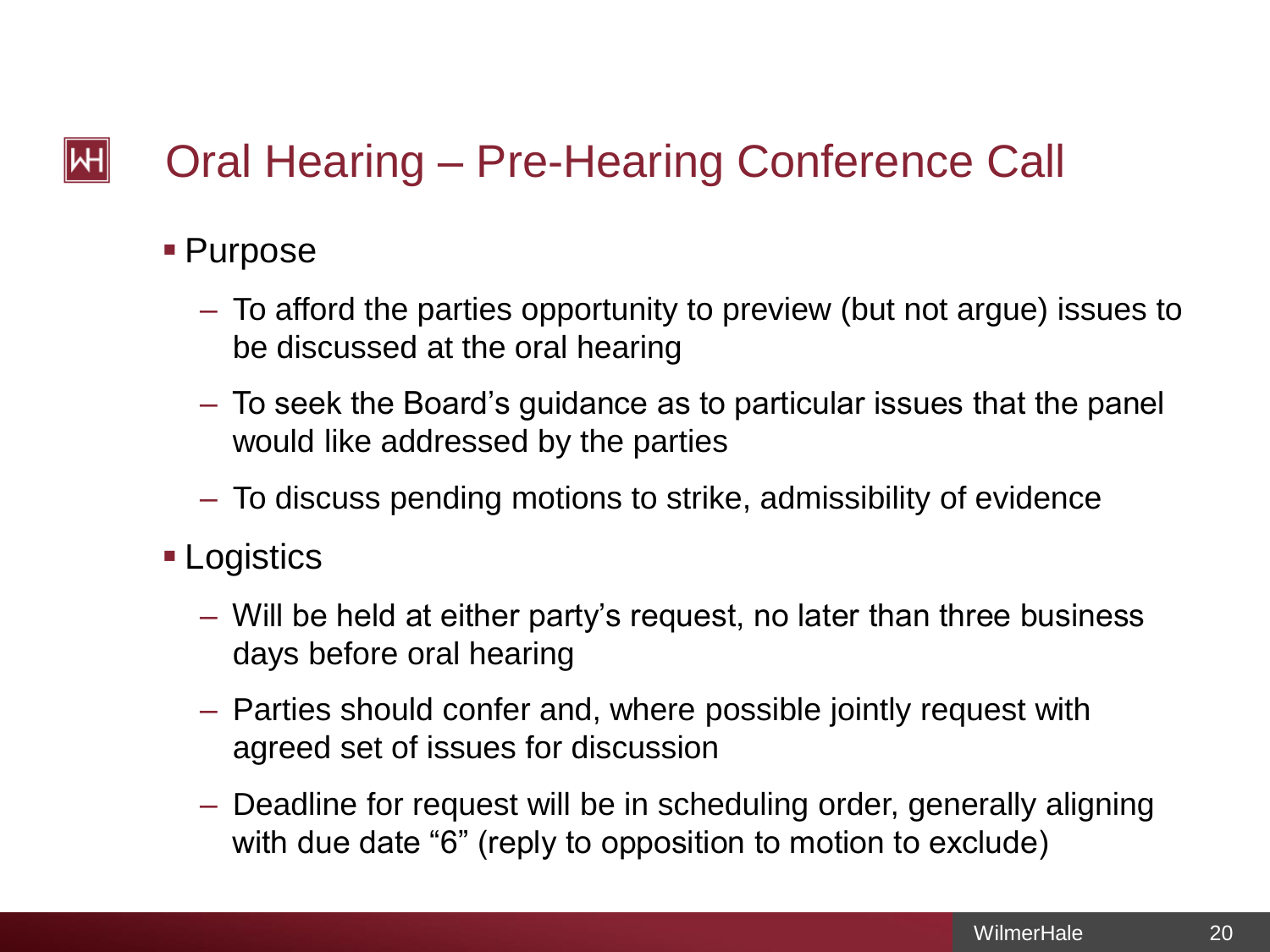#### $\left\Vert \mathsf{H}\right\Vert$ Oral Hearing – Format of Argument

- **Petitioner generally will argue first, followed by the Patent** Owner, after which a rebuttal may be given by the Petitioner
- Absent special circumstances, Petitioner will not be permitted to reserve for rebuttal more than half the total time allotted for argument
- The Board may also permit Patent Owners the opportunity to present a brief sur-rebuttal if requested

21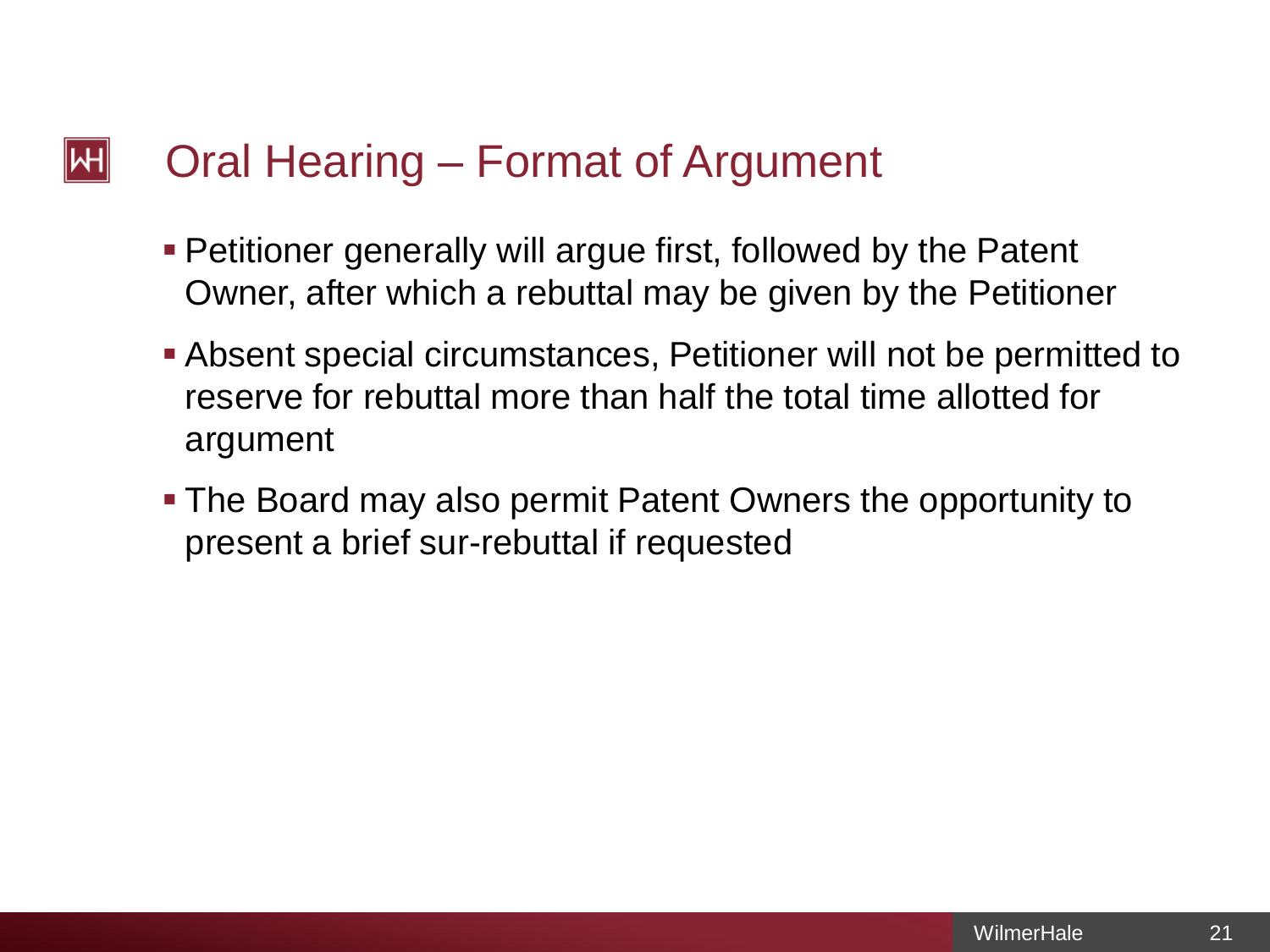#### $\mathsf{|\mathsf{H}|}$ Oral Hearing – Demonstrative Exhibits

- **The Board indicated that it finds elaborate demonstrative** exhibits are more likely to impede than help an oral argument
- The Board finds the most effective demonstrative exhibits to be a few presentation slides and a handout or binder containing the demonstrative exhibits
- Demonstrative exhibits used at the final hearing are aids to oral argument and not evidence, and should be marked as such
- **The Board has not typically found objections to evidence to be** helpful

22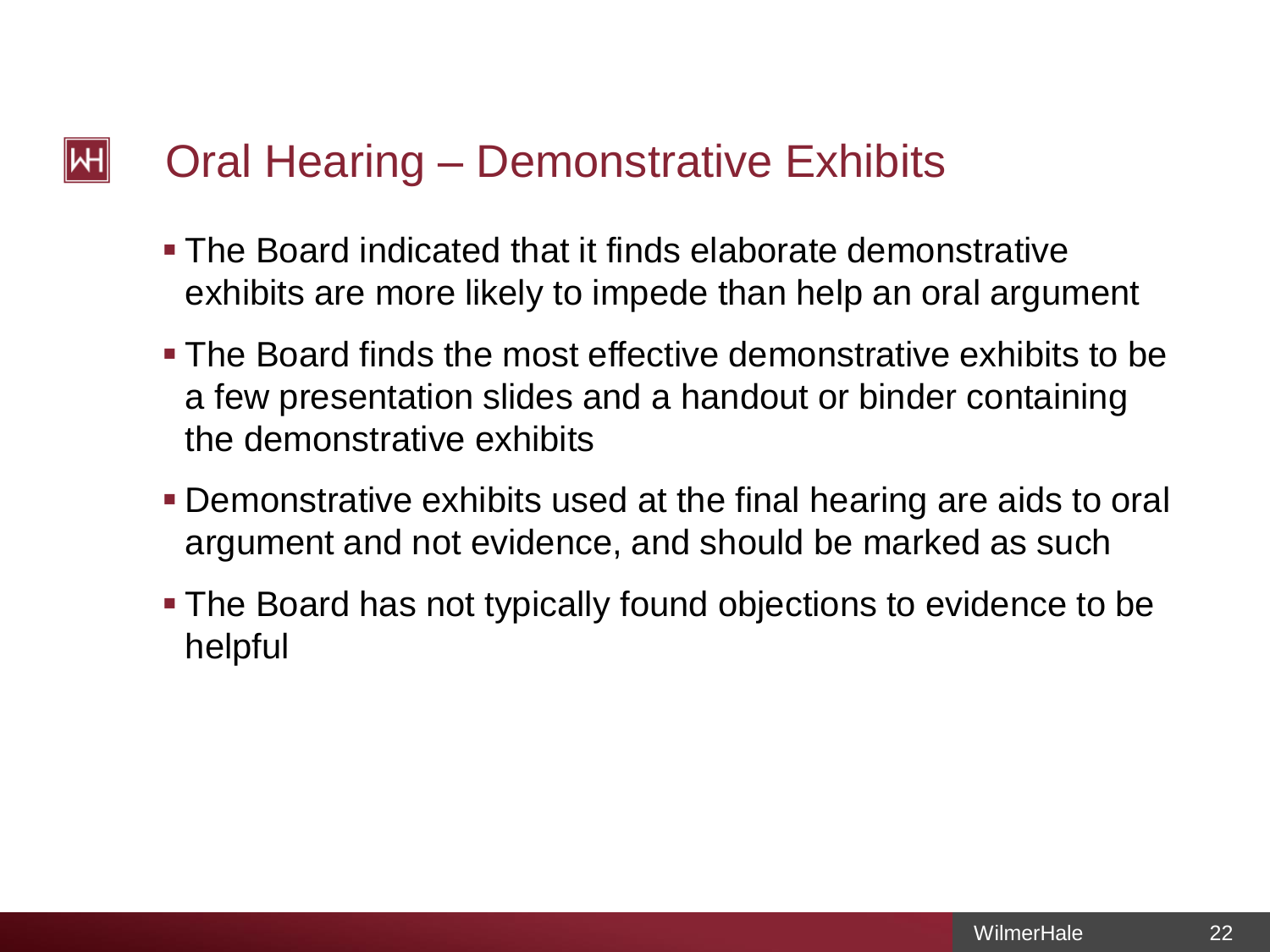#### $\left\Vert \mathsf{H}\right\Vert$ Oral Hearing – Live Testimony

- The Board receives relatively few requests for presenting live testimony
- The Office may permit live testimony where requested and if the Panel believes it will be helpful, for example:
	- Where live testimony goes to critical case-dispositive issues
	- If demeanor of a witness is critical to evaluating that witness's credibility
- Format of live testimony is at discretion of the panel
	- Live testimony normally becomes part of the record
	- Board may direct question to witness who testifies at hearing
- **Example 1** Live testimony is only opportunity to present new evidence in an oral hearing, but it cannot exceed scope of underlying declaration or address new theories or arguments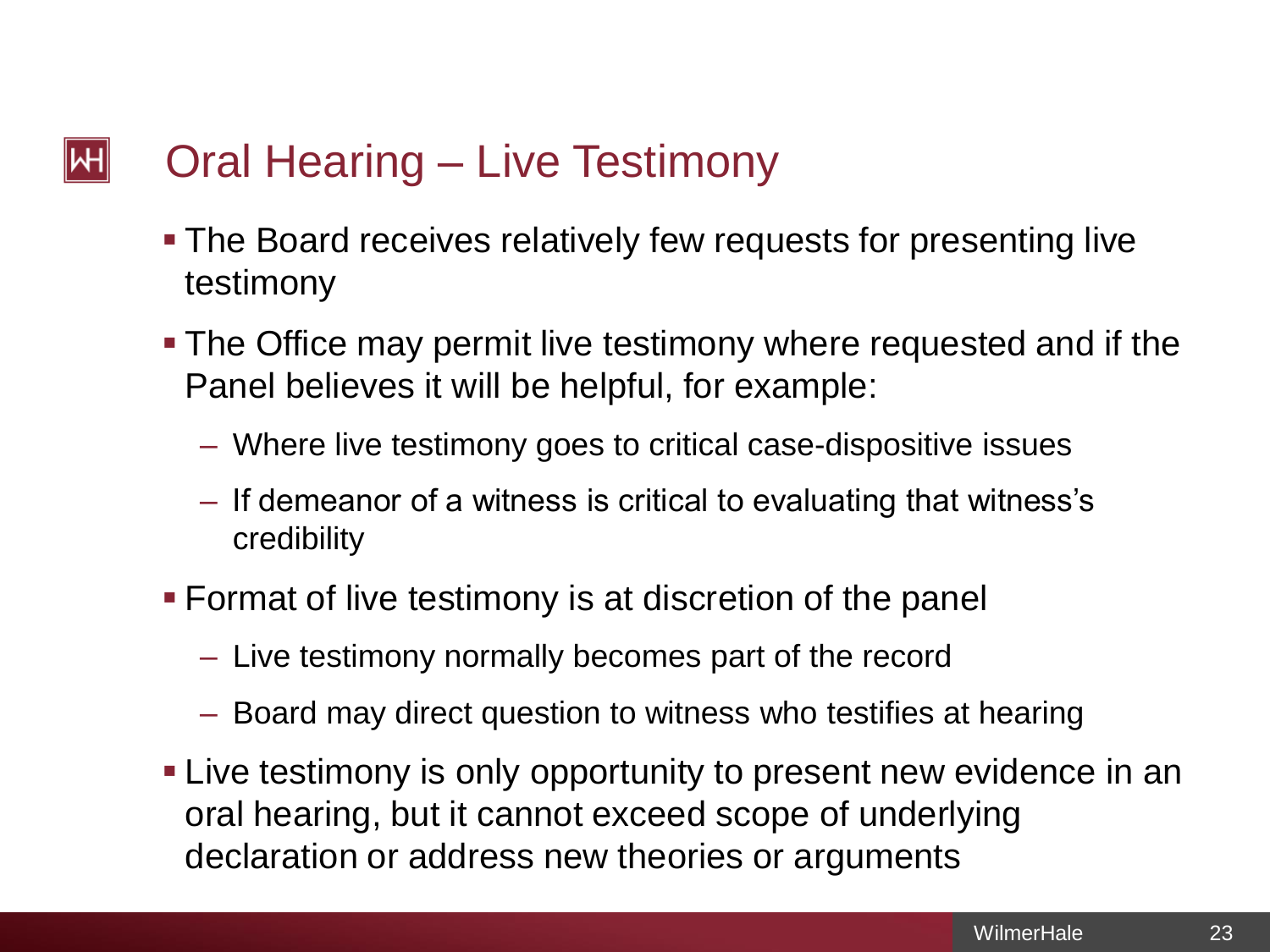#### Oral Hearing – Requests  $\mathsf{|\mathsf{H}|}$

- Timing
	- To permit the Board sufficient time to schedule the oral argument, the parties may not stipulate to an extension of the request for oral argument beyond the date set forth in the Due Date Appendix
- Location
	- The Board will set a location for the oral hearing in the scheduling order
	- Parties may request that the hearing be held at a different location
	- Parties should meet and confer on location preference prior to initial conference call or file a joint request

24